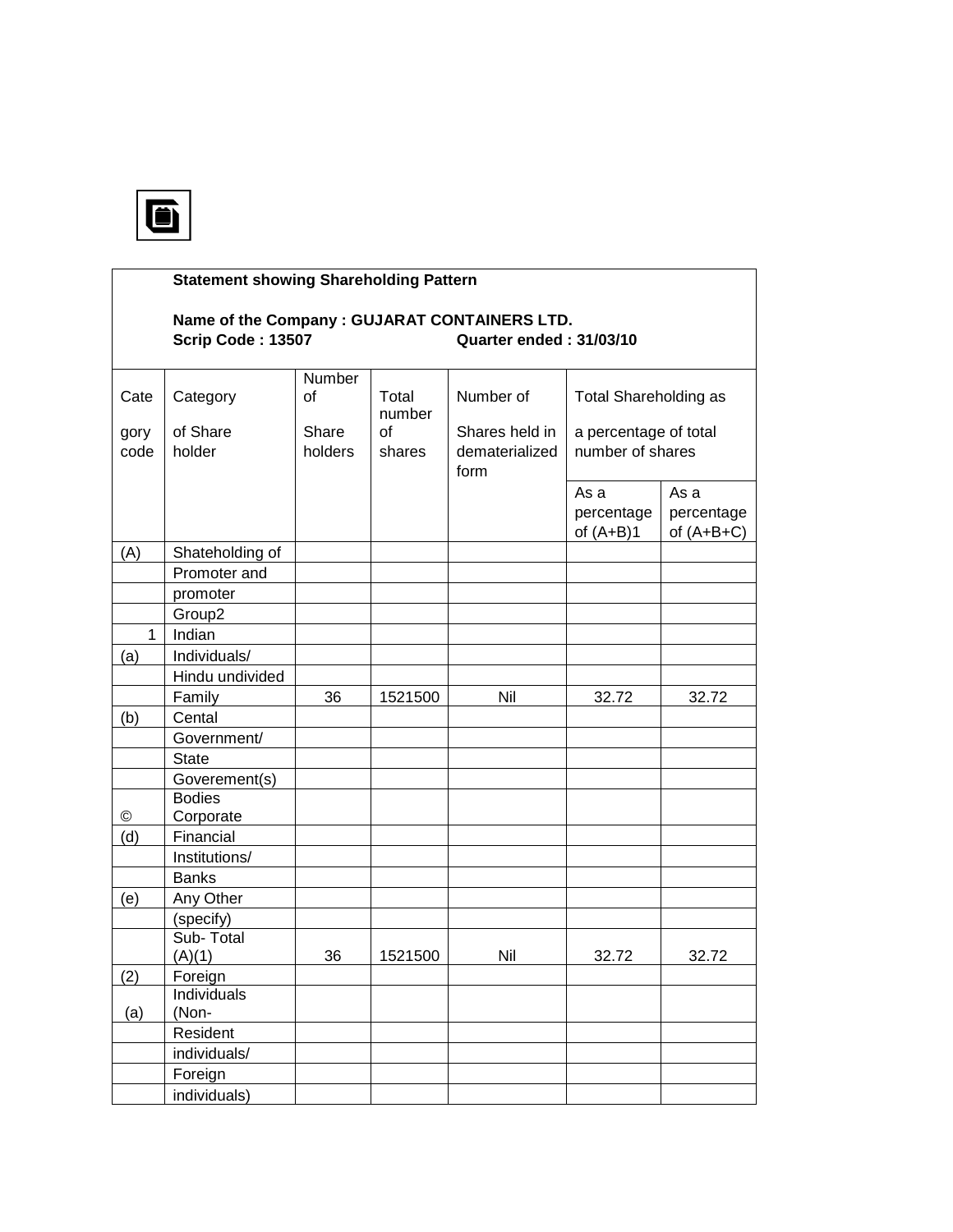|            | <b>Bodies</b>        |       |         |      |       |       |
|------------|----------------------|-------|---------|------|-------|-------|
| (b)        | Corporate            |       |         |      |       |       |
| $^{\circ}$ | Institutions/        |       |         |      |       |       |
| (d)        | Any Other            |       |         |      |       |       |
|            | (specify)            |       |         |      |       |       |
|            | Sub-Total            |       |         |      |       |       |
|            | (A)(2)               | Nil   | Nil     | Nil  | Nil   | Nil   |
|            | Total                |       |         |      |       |       |
|            | Shateholding of      |       |         |      |       |       |
|            | Promoter and         |       |         |      |       |       |
|            | promotar Group       |       |         |      |       |       |
|            | $(A)=$               |       |         |      |       |       |
|            | $(A)(1)+(A)(2)$      | 36    | 1521500 | Nil  | 32.72 | 32.72 |
| (B)        | Public               |       |         |      |       |       |
|            | Shareholding         |       |         |      |       |       |
| (1)        | Institutions         |       |         |      |       |       |
| (a)        | Mutual Funds/        |       |         |      |       |       |
|            | UTI                  |       |         |      |       |       |
| (b)        | Financial            |       |         |      |       |       |
|            | Institutions/        |       |         |      |       |       |
|            | <b>Banks</b>         |       |         |      |       |       |
| ©          | Cental               |       |         |      |       |       |
|            | Government/          |       |         |      |       |       |
|            | <b>State</b>         |       |         |      |       |       |
|            | Goverement(s)        |       |         |      |       |       |
| (d)        | Venture capital      |       |         |      |       |       |
|            | funds                |       |         |      |       |       |
| (e)        | Insurance            |       |         |      |       |       |
|            | Companies            |       |         |      |       |       |
| (f)        | Foreign              |       |         |      |       |       |
|            | Institutional        |       |         |      |       |       |
|            |                      |       |         |      |       |       |
|            | Investors            |       |         |      |       |       |
| (g)        | Foreign Venture      |       |         |      |       |       |
|            | Capital<br>Investors |       |         |      |       |       |
|            | Any Other            |       |         |      |       |       |
| (h)        | (specify)            |       |         |      |       |       |
|            | Sub-Total            |       |         |      |       |       |
|            | (B)(1)               | Nil   | Nil     | Nil  | Nil   | Nil   |
|            |                      |       |         |      |       |       |
| (2)        | Non-Institutions     |       |         |      |       |       |
|            | <b>Bodies</b>        |       |         |      |       |       |
| (a)        | Corporate            | 4     | 47400   | Nil  | 1.02% | 1.02% |
| (b)        | Individuals -        |       |         |      |       |       |
|            | 1. Individuals       |       |         |      |       |       |
|            | Shatreholders        |       |         |      |       |       |
|            | holding              |       |         |      |       |       |
|            | nominal shares       |       |         |      |       |       |
|            |                      |       |         |      |       |       |
|            | capital up to        |       |         |      |       |       |
|            | Rs.1 lakh.           | 10383 | 2363200 | 6200 | 50.82 | 50.82 |